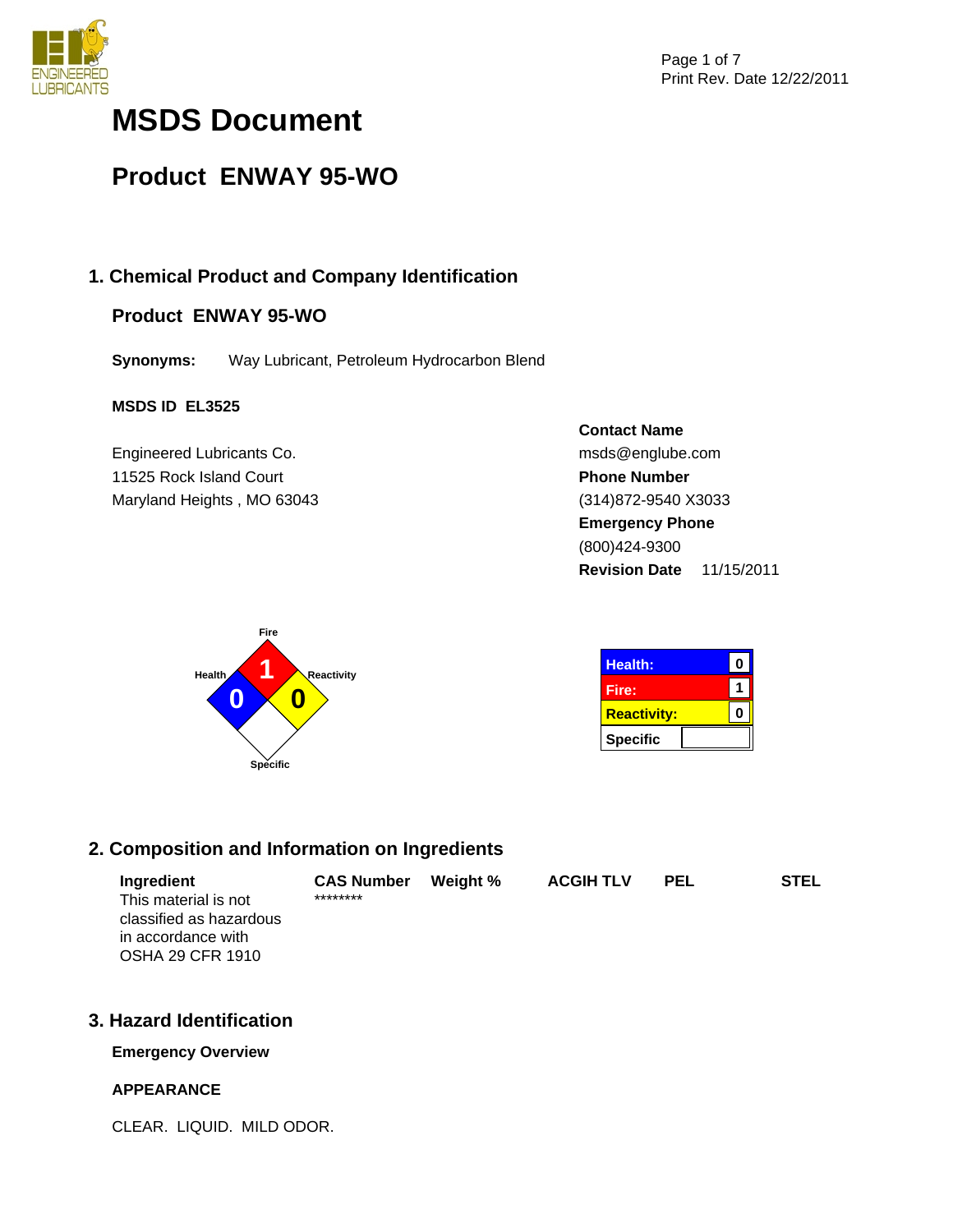

## **PHYSICAL HAZARDS**

NONE EXPECTED

#### **HEALTH HAZARDS**

#### **Potential Health Effects**

## **Skin**

Substance may cause slight skin irritation.

## **Eye**

May cause slight irritation.

## **Ingestion**

Substance may be harmful if swallowed.

#### **Inhalation**

If material is heated or areas are poorly ventilated, vapor/mist may accumulate.

#### **Inhalation**

Mist or vapors may cause irritation of mucous membranes and upper respiratory tract.

# **4. First Aid Information**

**Eye** 

Immediately flush eyes with plenty of water. Get medical attention, if irritation persists.

#### **Skin**

Immediately wash skin with soap and plenty of water. Remove contaminated clothing. Get medical attention if symptoms occur. Wash clothing before reuse.

#### **Ingestion**

If swallowed, do NOT induce vomiting. Call a physician or poison control center immediately. Never give anything by mouth to an unconscious person.

#### **Inhalation**

If breathing is difficult move to fresh air. Call a physician if symptoms develop or persist.

#### **NOTES TO PHYSICIAN**

NONE

## **5. Fire Fighting Measures**

| <b>Flash Point</b> | 454 F          |
|--------------------|----------------|
| <b>FP Method</b>   | ASTM D92 (COC) |

#### **Extinguishing Media**

Use water spray, regular foam, dry chemical, carbon dioxide.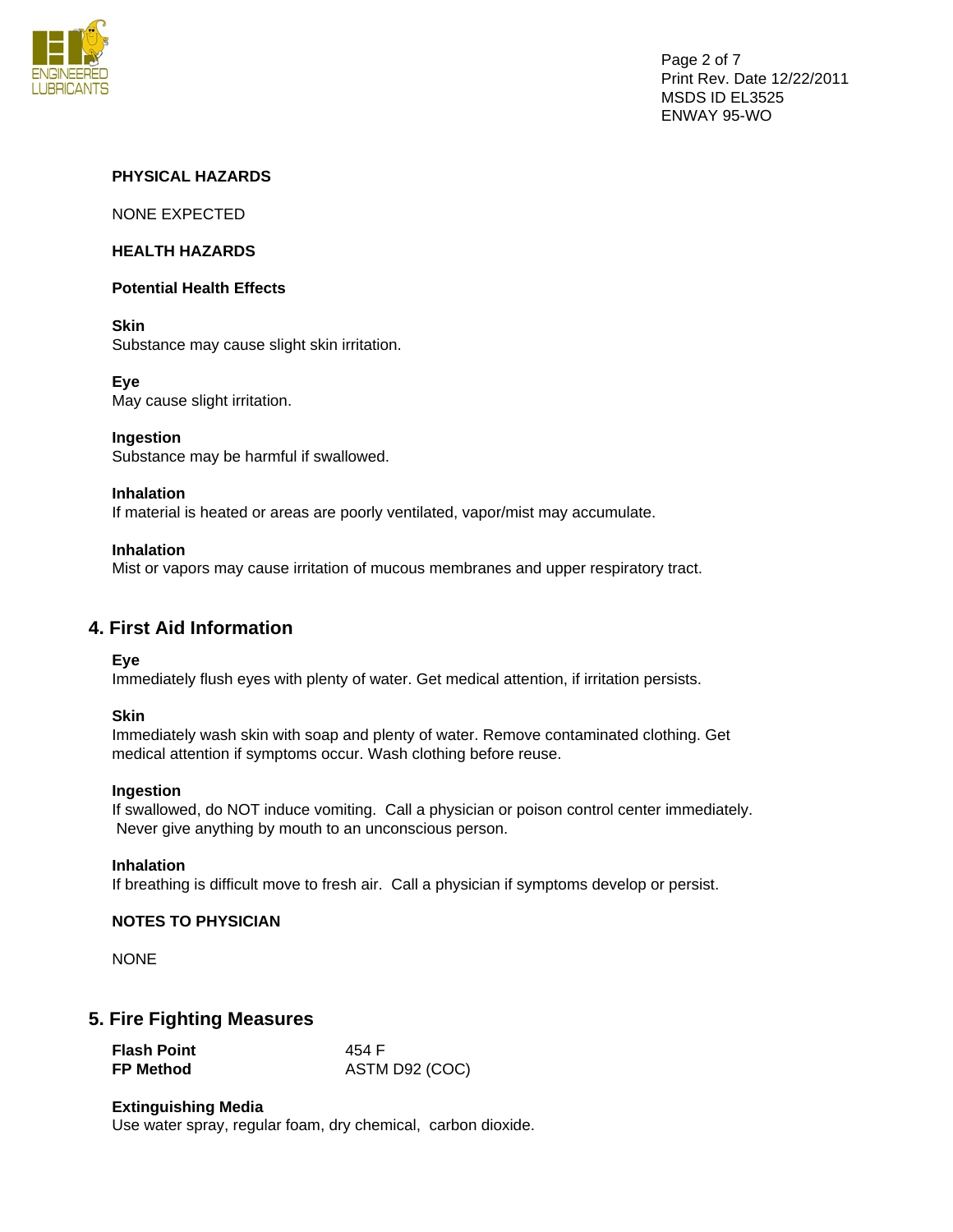

Page 3 of 7 Print Rev. Date 12/22/2011 MSDS ID EL3525 ENWAY 95-WO

## **HAZARDOUS COMBUSTION PRODUCTS**

#### **Thermal Decompostion**

Oxides of Carbon, Nitrogen, Sulfur, and other products of incomplete combustion.

#### **PRECAUTIONS FOR FIRE-FIGHTING**

#### **Fire fighting instructions**

As in any fire, wear self-contained breathing apparatus pressure-demand, MSHA/NIOSH (approved or equivalent) and full protective gear.

## **6. Accidental Release Measures**

## **ENVIRONMENTAL PRECAUTIONS**

#### **Containment**

Prevent entry into waterways, sewers, basement or confined areas.

#### **METHODS FOR CONTAINMENT AND CLEAN UP**

#### **Containment**

Stop the flow of material, if this can be done without risk.

#### **Clean-up**

Clean up spills immediately, observing precautions in Protective Equipment section. Absorb spill with inert material (e.g., dry sand or earth), then place in a chemical waste container.

## **7. Handling and Storage**

#### **Handling**

Empty containers retain product residue (liquid and/or vapor) and can be dangerous. DO NOT PRESSURIZE, CUT, WELD, BRAZE, SOLDER, DRILL, GRIND, OR EXPOSE SUCH CONTAINERS TO HEAT, FLAME, SPARKS, STATIC ELECTRICITY, OR OTHER SOURCES OF IGNITION. THEY MAY EXPLODE AND CAUSE INJURY OR DEATH. Empty drums should be completely drained, properly bunged and promptly returned to a drum reconditioner, or properly disposed of.

#### **Storage**

Store in a cool dry place. Keep container closed when not in use.

# **8. Exposure Controls and Personal Protection**

## **EXPOSURE LIMITS**

**OIL MIST**  OSHA PEL: MIST 5 MG/M3 8 HRS; ACGIH TLV: MIST 5 MG/M3 8 HRS

# **PERSONAL PROTECTION**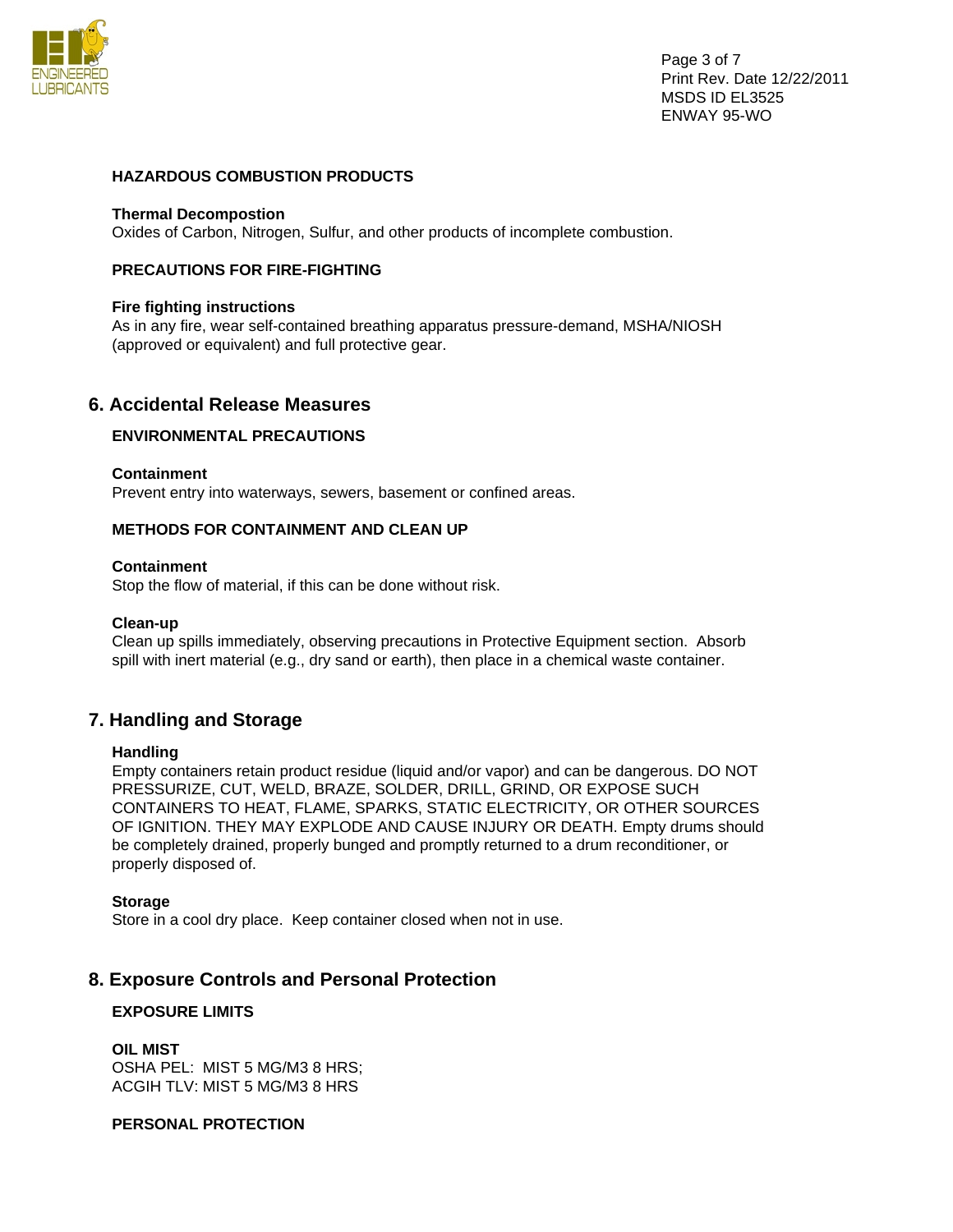

Page 4 of 7 Print Rev. Date 12/22/2011 MSDS ID EL3525 ENWAY 95-WO

#### **Specific Hygeine Measures**

Always observe good personal hygiene measures, such as washing after handling the material before eating, drinking, and/or smoking. Routinely wash work clothing and protective equipment to remove contaminants. Discard contaminated clothing and footwear that cannot be cleaned. Practice good housekeeping.

## **Eyes**

Wear tight fitting safety goggles (splash goggles).

## **Skin Protection**

Protective gloves and clothing are recommended.

#### **Engineering controls**

Use process enclosures, local exhaust ventilation, or other engineering controls to control airborne levels below recommended exposure limits.

#### **Respirators**

Wear the following respiratory protection if exposure limits may be exceeded: Wear a NIOSHcertified (or equivalent) respirator as necessary.

# **9. Physical and Chemical Properties**

| <b>Physical State</b>      | <b>LIQUID</b>              |
|----------------------------|----------------------------|
| <b>Specific Gravity</b>    | 0.908                      |
| Density Ibs/Gal.           | 7.563                      |
| Color/Appearance           | <b>DARK AMBER</b>          |
| Odor                       | MILD                       |
| <b>Boiling/Cond. Point</b> | $>468$ F                   |
| <b>Solubility</b>          | <b>INSOLUBLE IN H2O</b>    |
| VOC <sub>%</sub>           | 3.3 % E1868 (110MIN @ 81C) |
| <b>Viscosity</b>           | 182.8 cSt @ 100F           |
|                            |                            |

# **10. Stability and Reactivity**

## **REACTIVITY**

**Stability**  Material is stable under normal conditions.

## **HAZARDOUS REACTIONS**

#### **Hazardous Polymerization**  Will not occur

**Conditions To Avoid**  Excessive heat. High energy sources of ignition

## **Incompatible Materials**

Strong oxidizers.

# **11. Toxicological Information**

#### **Acute Toxicity**

Information provided based upon components of the mixture.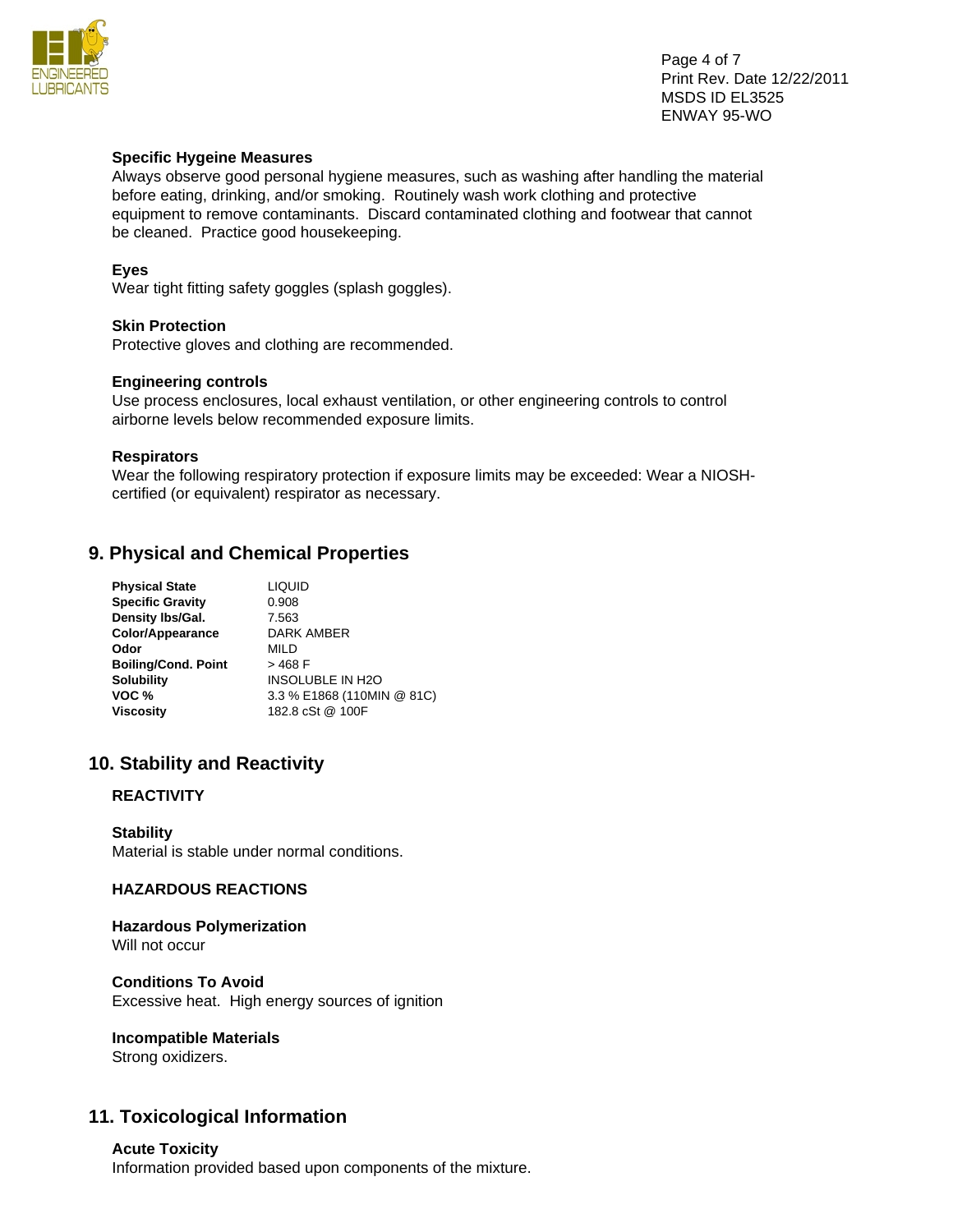

Page 5 of 7 Print Rev. Date 12/22/2011 MSDS ID EL3525 ENWAY 95-WO

## **ACUTE ORAL TOXICITY**

Data obtained on components: # 64742-52-5: LD50/ oral/ rabbit: > 5000mg/kg.

## **ACUTE DERMAL TOXICITY**

#### **64742-52-5**

Data obtained on components: # 64742-52-5: LD50/ dermal/ rabbit: > 5000mg/kg.

#### **Carcinogenicity**

The major components of this product are not considered to be a carcinogen by IARC, ACGIH, NTP, or OSHA.

# **12. Ecological Information**

## **General**

This information is given based on data available for the material, components of the material, and similar materials.

## **ECOTOXICITY EFFECTS**

#### **Ecotoxicity**

Base Oil Component: If applied to leaves, this product may kill grasses and small plants by interfering with transpiration and respiration. This product is not toxic to fish but may coat gill structures resulting in suffocation if spilled in shallow, running water. Product may be moderately toxic to amphibians by preventing dermal respiration. This product may cause gastrointestinal distress to birds and mammals through ingestion during pelage grooming.

## **PERSITENCE AND DEGRADABILITY**

#### **Bioaccumulation Potential**

Base oil component-Has the potential to bioaccumulate, however metabolism or physical properties may reduce the bioconcentration or limit bioavailability.

#### **Biodegradation**

Base oil component- Expected to be inherently biodegradable.

# **13. Disposal Considerations**

## **WASTE DISPOSAL METHODS**

#### **Contaminated Packaging**

Empty containers should be taken to an approved waste handling site for local recycling or waste disposal.

#### **Waste Disposal Method**

This product in its present state, when discarded or disposed of, is not a hazardous waste according to Federal regulations (40CFR 261.4 (b)(4)). Under RCRA, it is the responsibility of the user of the product to determine, at the time of disposal, whether the product meets RCRA criteria for hazardous waste.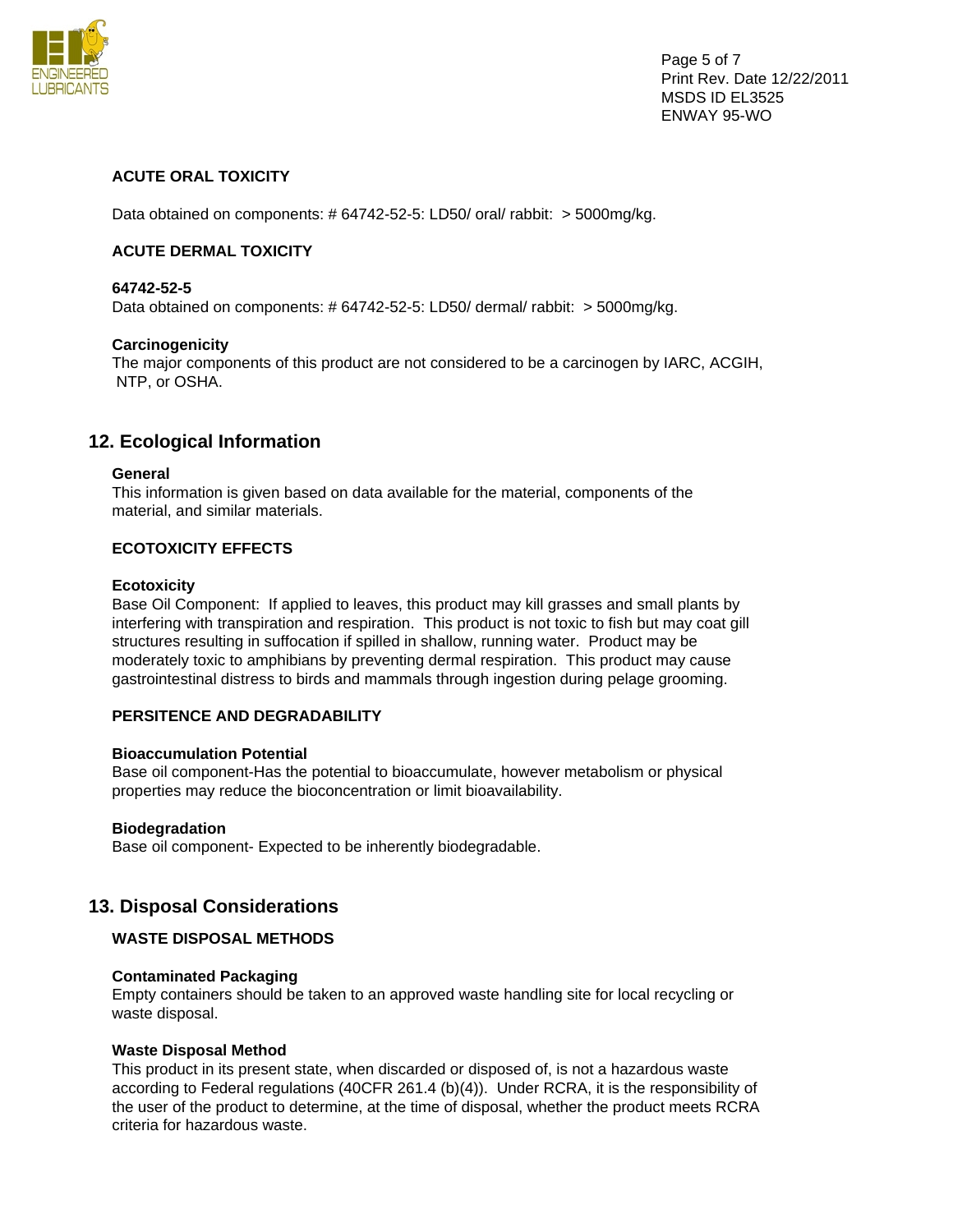

Page 6 of 7 Print Rev. Date 12/22/2011 MSDS ID EL3525 ENWAY 95-WO

# **14. Transportation Information**

# **LAND (DOT)- NON-BULK**

Not Regulated

# **LAND (DOT) BULK**

Not Regulated

## **SEA (IMDG)**

Not Regulated

## **AIR (IATA)**

Not Regulated

# **15. Regulatory Information**

# **US REGULATIONS**

# **SARA (311/312) REPORTABLE HAZARD CATEGORIES**

NONE

# **SARA (313) TOXIC RELEASE INVENTORY**

NONE

# **CERCLA (Comprehensive Environmental Response and Liability Act of 1980, S 103)**

Components of this product are listed or are exempt from inventory requirements.

## **EPCRA**

Components of this product are listed or are exempt from inventory requirements.

## **IARC**

No components present at 0.1% or greater are listed on IARC.

# **U.S. STATE RIGHT TO KNOW**

# **CALIFORNIA PROP 65**

NONE

## **EU REGULATIONS**